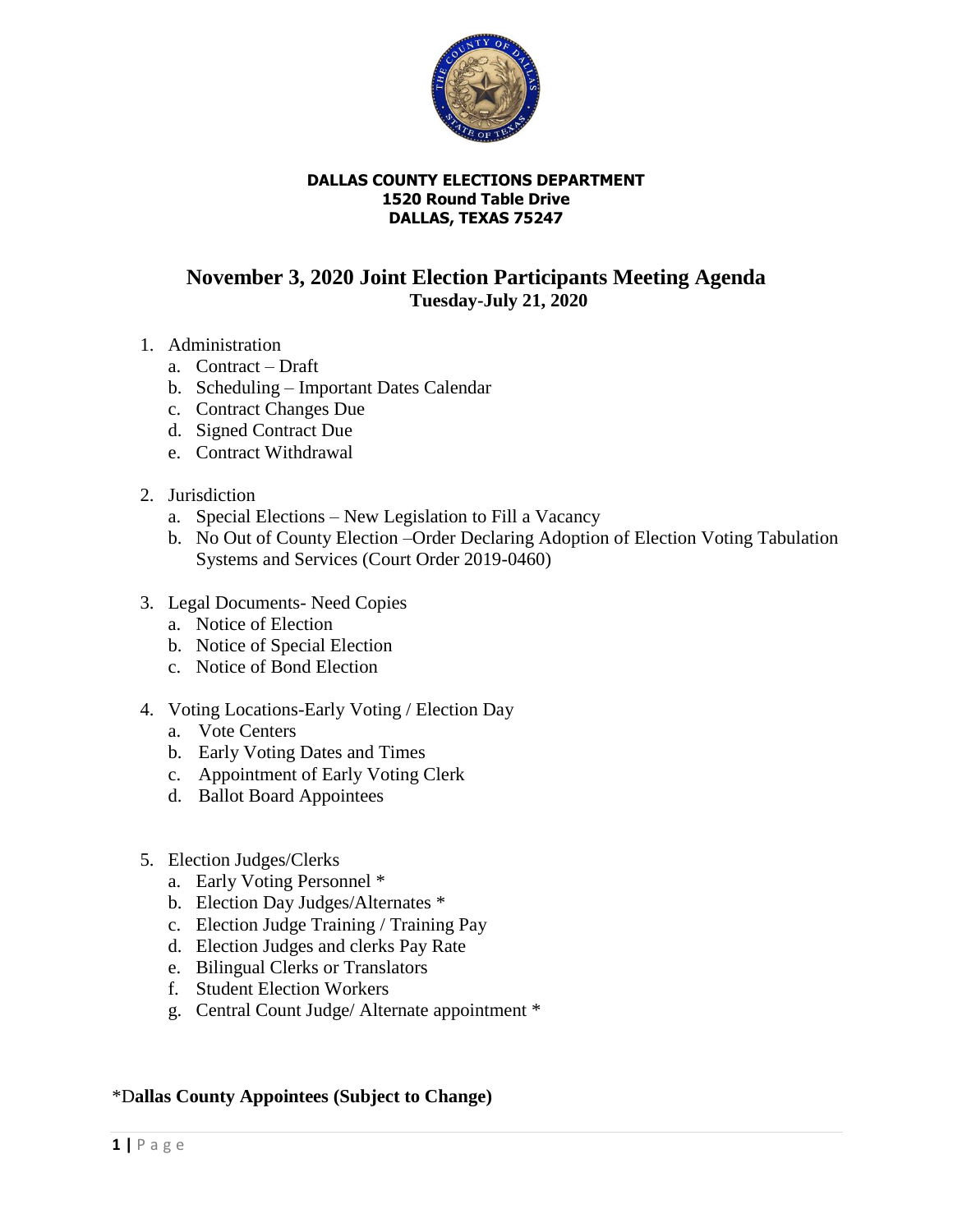

## 6. Ballot and Ballot Printing

- a. Candidate Wording / Propositions (Word.doc)
- b. Ballot Allocation

### 7. Election Returns

- a. Website
	- 1. Early Voting Reports
	- 2. Election Day Results
- b. Canvass Dates

### 8. Election Expenses

- a. Deposit  $1<sup>st</sup>$  and  $2<sup>nd</sup>$
- b. Final Cost
- c. Cost Affected By Withdrawals
- d. Due Dates: First Deposit: August 21, 2020 Final Payment: September 18, 2020
- e. Cost Increase due to COVID 19
- 9. Records of the Election
	- a. Mandatory State Recount
	- b. Record Retention

### 10. Voting Equipment

- a. Early Voting Delivery Dates
- b. Election Day Delivery Dates

### 11. Election Reports/Custodian Appointment

### 12. Joint Election Runoff

- a. Dates December 8, 2020
- b. Early Voting Dates/Times \* November 23 -25 (Monday through Wednesday) 8am to 5pm. November 26 & 27 (Thursday & Friday) **NO VOTING due to Thanksgiving Holiday** November 28 (Saturday) 7am to 7pm. November 29(Sunday) 1pm to 6pm. November 30 – December 4 (Monday – Friday) 7am to 7pm.
- 13. Q&A

## **\*Subject to Change**